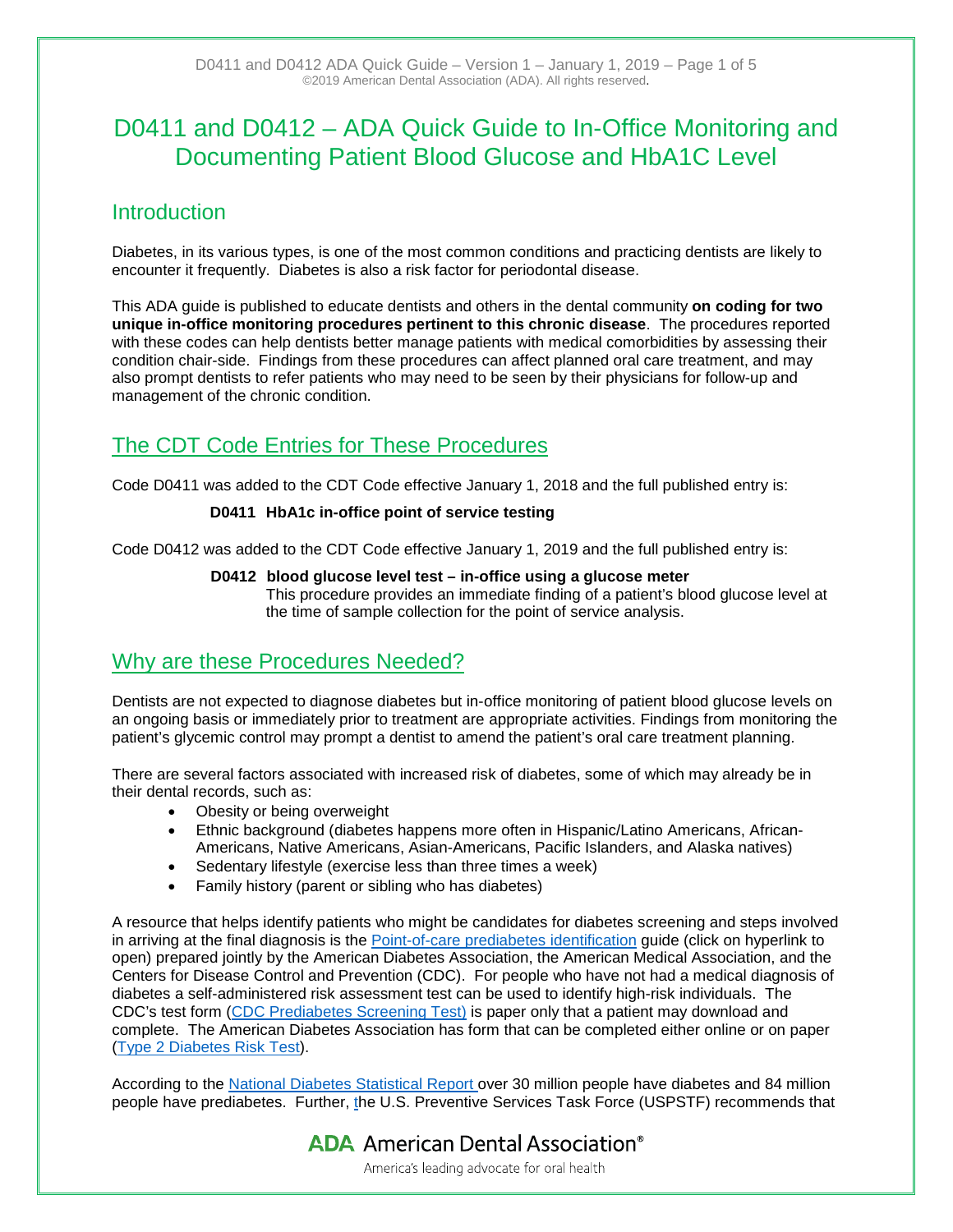adults with treated or untreated hypertension (i.e., sustained blood pressure >135/80 mm Hg) should be screened for diabetes. Additional USPSTF information is available online at –

#### [Diabetes Mellitus \(Type 2\) in Adults: Screening -](https://www.uspreventiveservicestaskforce.org/Page/Document/ClinicalSummaryFinal/diabetes-mellitus-type-2-in-adults-screening) Originally published on: January 13, 2014

If a person with diabetes or at risk for the condition is about to undergo a long complex dental procedure, it is important to know their current blood glucose level – and the D0412 procedure determines the patient's blood glucose level at the time of sample collection. HbA1c measures the proportion of hemoglobin that is glycosylated (to which glucose is bound) and provides a summary measure of a patient's average circulating blood glucose level over the previous 2 to 3 month period.

Even though the patient's HbA1c percentage may indicate good glycemic control, glucose levels vary during the course of a day. Therefore the patient's actual blood glucose level at the time of procedure delivery could be very low, or very high.

A dentist can determine, using the D0412 procedure, how the patient's blood glucose level, may affect treatment scheduled for the day's appointment.

- A glucose level below 70mg/dl is the clinical definition of hypoglycemia alert level, which means the patient is at risk of a hypoglycemic event during the procedure. Therefore the procedure ought not be initiated until the patient's blood sugar level is in the acceptable range.
- A glucose level over 300 mg/dl could lead to delayed healing of the surgical site and severe infection. This suggests that elective surgical procedures be rescheduled and delivered when the patient's circulating glucose level is in the acceptable range.

Information on in-office recognition of and action on diabetic emergencies – hypoglycemia or hyperglycemia – is on page 82 of the ADA publication *The ADA Practical Guide to Patients with Medical Conditions, 2nd Edition* (Copyright © 2016 American Dental Association). This manual may be ordered online [www.adacatalog.org](http://www.adacatalog.org/) or by telephone 800-947-4746.

### Questions and Answers

The following Questions and Answers are intended to provide readers with insight and understanding of both procedures and their reporting, including points to consider before offering either the D0411 or D0412 service to your patients.

1. What type of equipment, is needed for these in-office testing procedures?

As dentists are not expected to diagnose diabetes, in-office monitoring of patient blood glucose levels on an ongoing basis or immediately prior to treatment may utilize "finger-stick" measurement tools. Neither of the two CDT Code entries specify the measurement tool used for the procedure. Selection of the appropriate tool is determined by the dentist.

There are federal regulations to consider. Laboratories and providers performing in-office testing are regulated under the Clinical Laboratory Improvement Amendments of 1988 (CLIA). The dental office may require a "CLIA Certificate of Waiver" in order to perform blood glucose testing using CLIA waived test kits. Waived tests typically include systems cleared by the FDA for home use. Providers providing patient testing with a CLIA certificate of waiver must follow manufacturer's instructions and perform testing only with test kits that have been assigned a "CLIA waived" status by the FDA.

2. How are these "finger-stick" procedures delivered?

There are established protocols for acquiring and assaying the small sample of blood for a Point of Contact Test (POCT). Protocol steps include: a) finger selection; b) massaging, cleaning and drying the site; c) skin puncture with a lancet; d) wiping away the first blood before collecting the

> **ADA** American Dental Association<sup>®</sup> America's leading advocate for oral health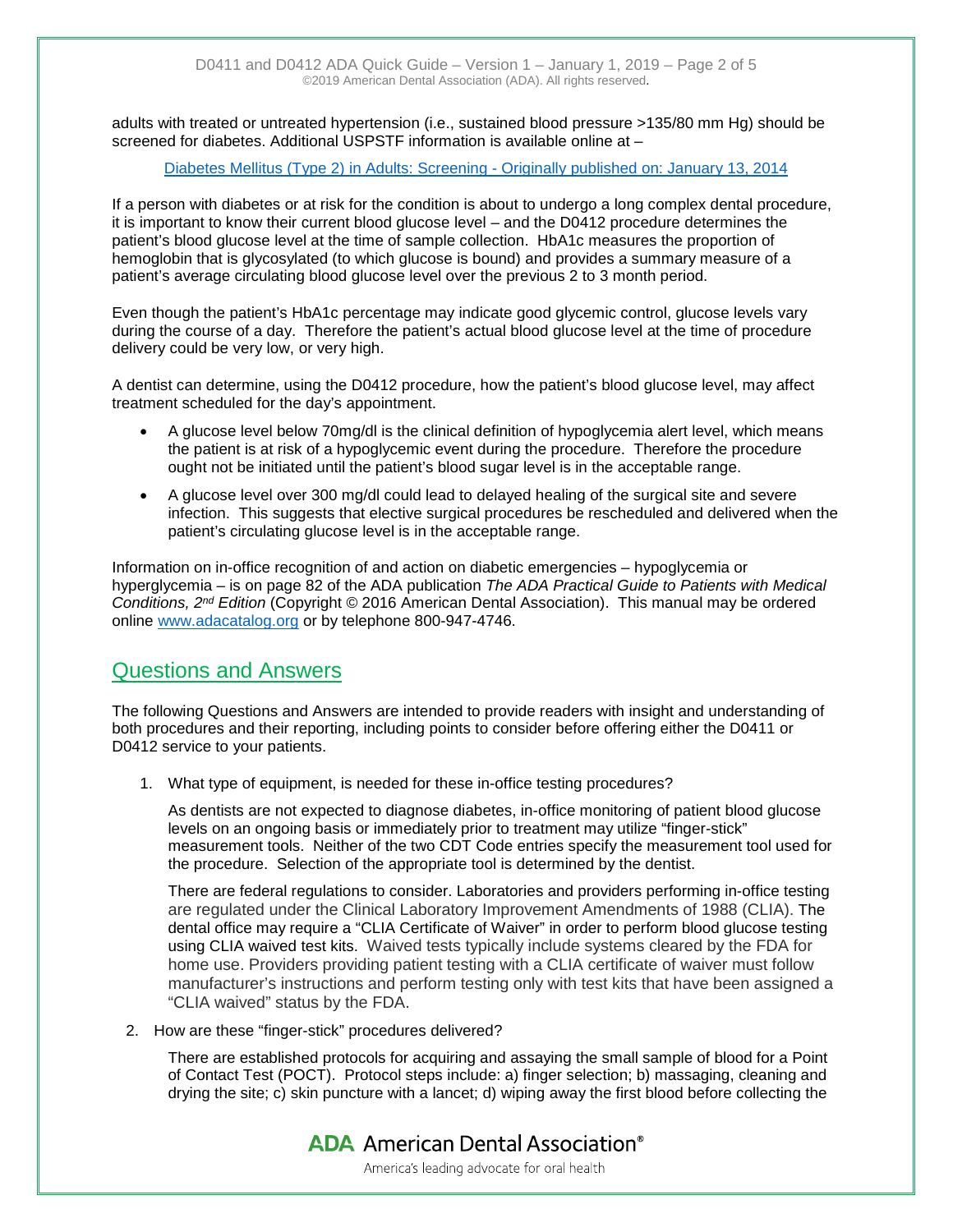sample without "milking the finger" site; e) placing the sample into the analyzing device; and f) reading the results.

Every blood donor has experienced skin puncture with a lancet. There can be some variations in steps e) and f), dependent on the test device used.

3. What do the D0411 or D0412 procedure results indicate?

For the D0411 procedure the analyzing device reports the percentage of hemoglobin that is glycosylated. There is a recognized range of percentages that is used to indicate whether the patient's HbA1c is considered to be in the normal, prediabetes or diabetes range, as illustrated:



**HbA1c Test Results Continuum** 

For the D0412 procedure the analyzing device reports blood glucose as a milligrams per deciliter (mg/dl) figure. There is a recognized range of hypoglycemic (low) through hyperglycemic (high) blood sugar levels, as seen in this high level illustration:





More information about the above results continuums (e.g., different levels of hypoglycemia and interventions) is published by the American Diabetes Association in "Standards of [Medical Care](http://clinical.diabetesjournals.org/content/diaclin/early/2018/12/16/cd18-0105.full.pdf)  [in Diabetes—2019 Abridged for Primary Care Providers"](http://clinical.diabetesjournals.org/content/diaclin/early/2018/12/16/cd18-0105.full.pdf)

4. Are there rules or regulations regarding in office HbA1c testing documented with CDT code D0411, or in-office blood-glucose level testing documented with CDT code D0412?

Yes, be sure to check your state's Dental Practice Act to determine if testing is within the scope of your license. There are also federal and state regulations that may affect your business decision to provide this service. Remember the purpose of these tests is to understand the risk of glycemia related complications at the time of the scheduled appointment and not to render a diagnosis of diabetes

5. What is HbA1c?

Hemoglobin A1c, also known as glycated hemoglobin, is a measure of the amount of glucose attached to the hemoglobin in red blood cells and is directly proportional to the average circulating glucose levels. Patient fasting is not required prior to the HbA1c test.

6. What are a dentist's ethical obligations to deliver these procedures to patients (e.g., all patients; those presenting with signs or symptoms or medical history)?

> **ADA** American Dental Association<sup>®</sup> America's leading advocate for oral health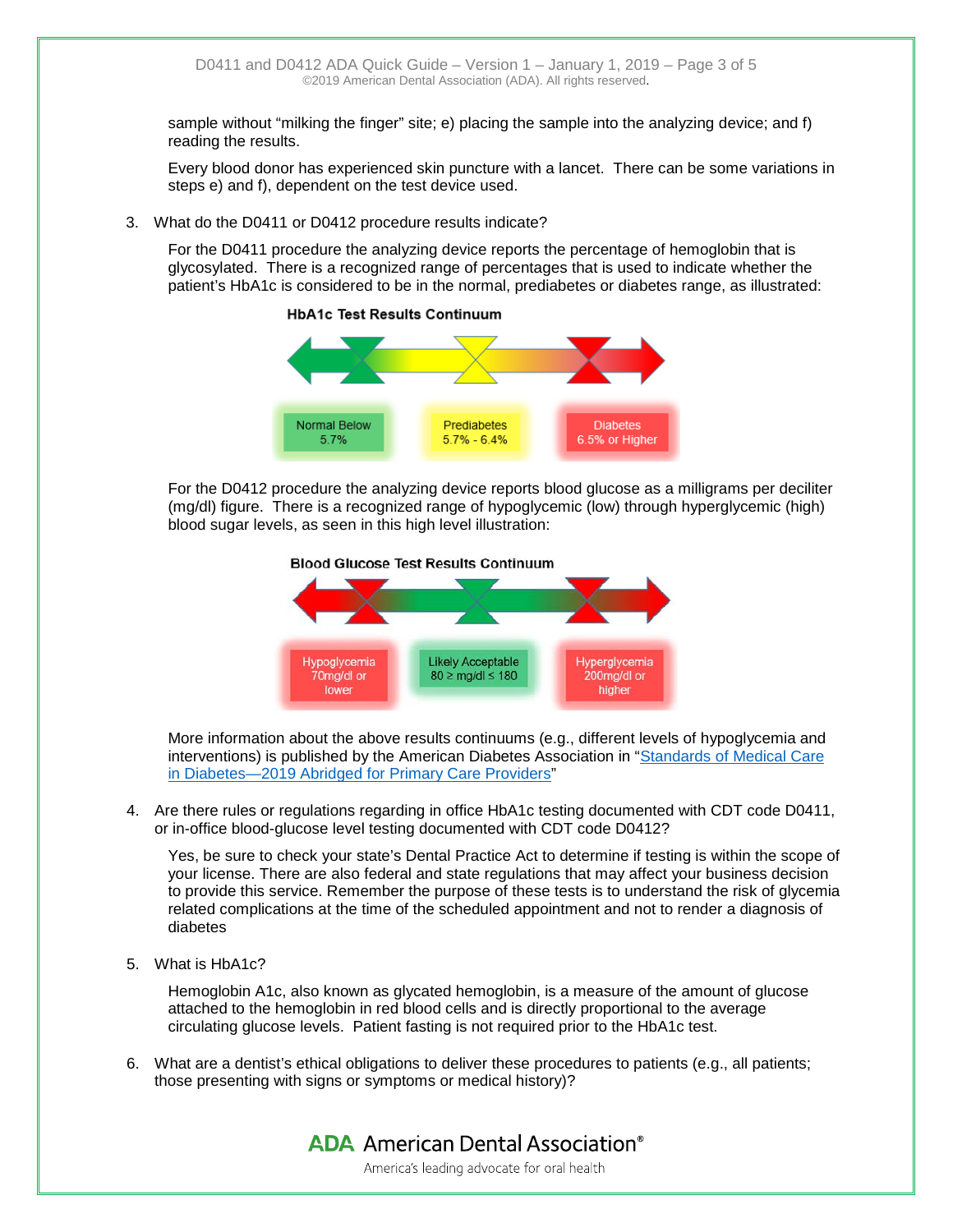Within dentistry there is no consensus that blood sugar monitoring is considered a standard of care. In fact the New Jersey State Board of Dentistry has explicitly stated that HbA1c screening is not presumed to be a standard of care. A dentist should provide a patient with sufficient information about the monitoring procedure, including its relevance to both oral and general health, so that she or he can make an informed decision.

7. How do I close the referral loop – informing the patient's physician – of the finger-stick findings?

The findings should be conveyed to the patient's physician or appropriate health care provider. Before doing so be sure to have an information release form signed by the patient on file. These referrals must be tracked and documented. Failure to do so may lead to liability issues.

8. What should I do with the results if the patient does not have a physician or other health care provider who can act on the information?

The patient should be informed of the screening's findings, be directed towards resources containing more information, and encouraged to become a physician's patient of record for their other health needs. These actions must be noted in the patient's dental records, with appropriate follow-up when possible (e.g., next visit).

9. What components of the D0411 or D0412 procedure may be delegated to staff and which may only be performed by the dentist

As with any procedure, the practitioner providing the service is determined by state law and licensure. Direct or indirect supervision by a dentist may, or may not, be a requirement.

10. What documentation should I maintain in my patient records, and what will be needed on a claim submission when reporting D0411?

The patient's records would include the same information about services provided as is done with other dental procedures – plus notations of the activities described in the answers to questions 7. 8 and 9 above, as applicable.

A dental claim would be coded and completed in the same manner as other dental procedures (e.g., date of service, CDT code, full fee).

11. What dental benefit plan coverage – commercial or governmental – is anticipated?

As with any procedure documented with a CDT Code there is no guarantee of coverage by a patient's dental benefit plan.

12. What factors should I consider when determining my full fee for the D0411 or D0412 service?

Dentists and other practitioners in the dental community acquire their skills and expertise through training and experience. It is up to each individual to determine the value of their time and the time required to provide the service when determining their full fee. Other unique factors such as the cost of acquiring and maintaining a supply of the finger-stick test materials may also be considered.

### **Questions or Assistance?**

Call 800-621-8099 or send an email to [dentalcode@ada.org](mailto:dentalcode@ada.org)

#### **Notes:**

- This document includes content from the ADA publication *Current Dental Terminology (CDT)*  ©2018 American Dental Association (ADA). All rights reserved.
- Version History

**ADA** American Dental Association<sup>®</sup>

America's leading advocate for oral health